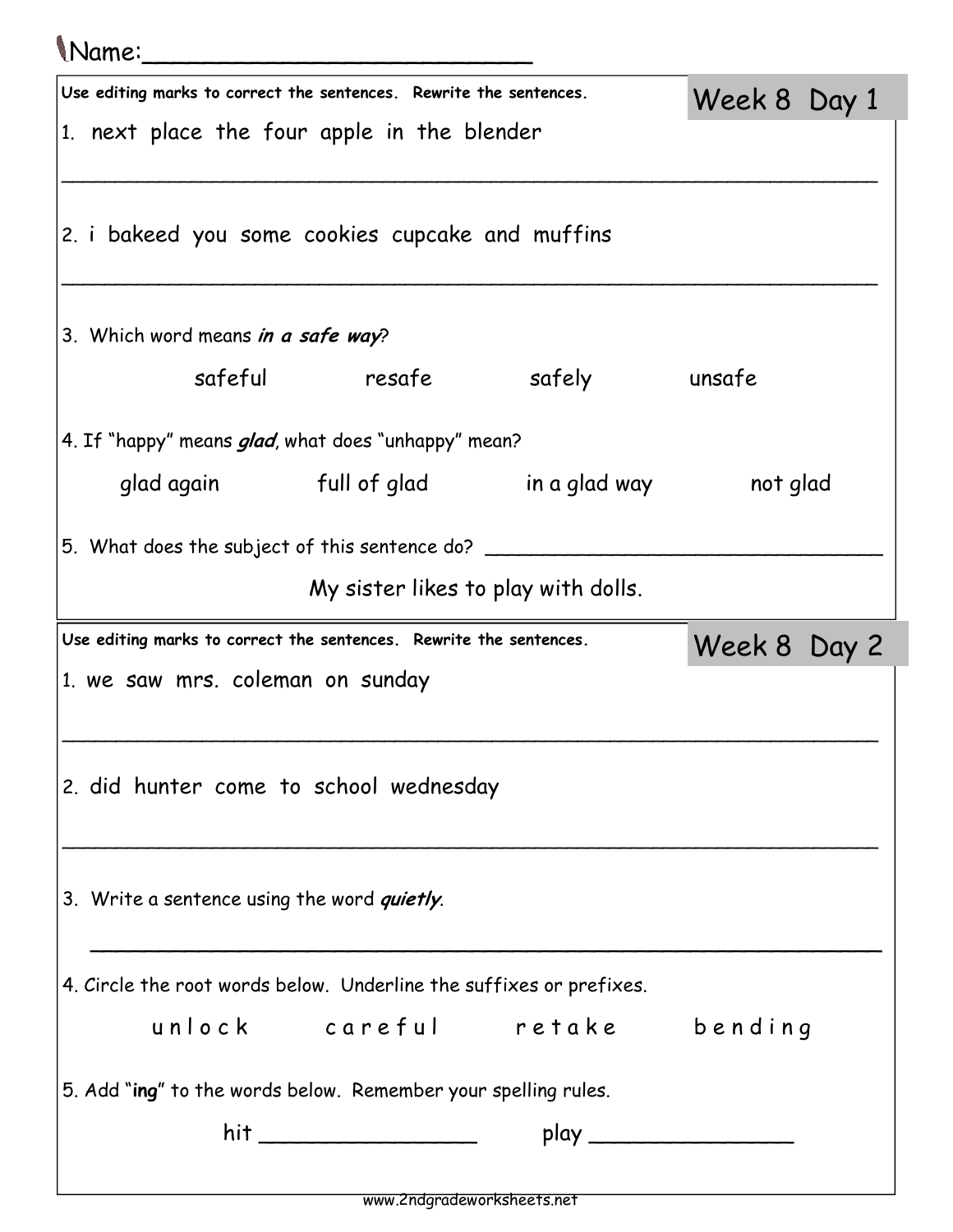| <i>Name:</i>                                                             |              |  |
|--------------------------------------------------------------------------|--------------|--|
| Use editing marks to correct the sentences. Rewrite the sentences.       | Week 8 Day 3 |  |
| 1. mr capone kissd a pig on friday                                       |              |  |
| 2. take your paper to mrs starkey, said the teacher                      |              |  |
| 3. Circle the proper nouns in the sentence below.                        |              |  |
| Alli went to JC Park on Saturday with her friend.                        |              |  |
| 4. If "joy" means happiness, what does "joyful" mean?                    |              |  |
| full of happiness hot happy<br>happy again                               |              |  |
| 5. Write a sentence with the word <i>careful</i> .                       |              |  |
|                                                                          |              |  |
| Use editing marks to correct the sentences. Rewrite the sentences.       |              |  |
| 1. mrs. smith works at fredericktown primary school                      | Week 8 Day 4 |  |
| 2. mollie invited sherry tracy and sally to her party                    |              |  |
| 3. Write a sentence using the word <i>rebuild</i> .                      |              |  |
| 4. Circle the root words below. Underline the suffixes or prefixes.      |              |  |
| unable return quickly eating                                             |              |  |
| 5. Divide the words into syllables with a /. Circle the closed syllable. |              |  |